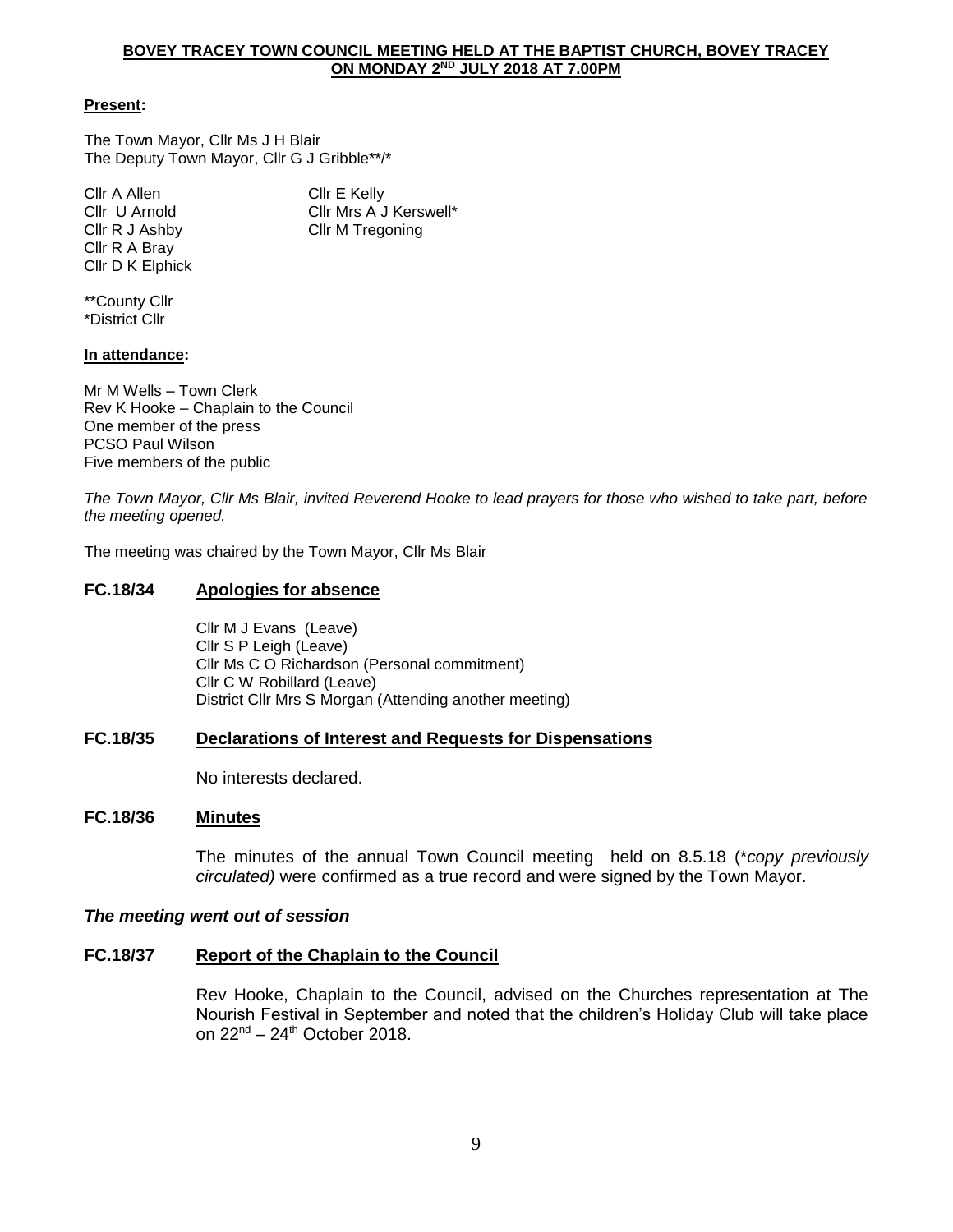# **FC.18/38 Report of the Police**

PCSO Wilson circulated a copy of the recorded crime figures for June and noted that 36 recorded crimes had taken place in the parish with a further 52 incidents recorded. He referred to instances of camp fires in Bullands Field and he stressed the importance of residents reporting any fires to the Fire Brigade or Police as there may be a risk of the fire escalating. He stated that he was pleased that the Town Council has joined the Police Crime Commissioner Council Advocate Scheme.

### **FC.18/39 Questions and Statements by the Public**

In accordance with Standing Order 3F, the Town Mayor invited Members of the Public present to ask questions or make statements.

# **Mr P Beecher:**

i) referred to the pension settlement for Ms N Bulbeck (former TDC Chief Executive) and asked if the Town Council could make any further enquiries. The Town Mayor confirmed that this issue is not within the powers and duties of the Town Council.

ii) stated that the Contemporary Craft Festival had been a successful event and thanked the Town Council for its involvement. On behalf of local residents, he enquired if the Town Council received any financial contribution from the organisers towards the use of Mill Marsh Park.

**Mr L Calder (Neighbourhood Watch)** noted an increase in low priority crime. He reported that in the Mannings Meadow/ Rendells Meadow area there have incidents of stone throwing at properties, people knocking on windows and doors and then running away. Elderly people, in particular, may feel threatened by this.

*One member of the public joined the meeting at 7.08pm.*

### **FC.18/40 County, District and Town Councillor Reports**

**DCC,TDC and Town Cllr Gribble** reported that he had attended regular DCC meetings. He noted that priority is given to repairing potholes occurring on the A & B road networks. He noted the TDC consultation meetings regarding the Local Plan are taking place. Locally he had attended various meetings and events including New Park AGM. He noted that Mr Terry Westwood (former Town Clerk) and his wife had recently visited Bovey Tracey.

**TDC Cllr Mrs Kerswell** advised that she has been elected Chairman of Teignbridge District Council. She noted that at the Overview & Scrutiny Committee meeting a presentation had been made on health and wellbeing schemes and indoor and outdoor pursuits run by TDC. Locally she had attended New Park AGM, a meeting regarding affordable and self build housing and Moorland Community Care AGM. She advised that she will be referring to the Overview & Scrutiny Committee concerns about new legislation for park homes.

*Two members of the public left the meeting at 7.15pm.*

**Cllr Bray** advised that he together with Cllr Ashby had appraised the Local Plan Issues Consultation review. He had attended Regeneration and Community Centre meetings.

**Cllr Ashby** attended Planning Committee and Community Centre meetings and a session to complete the TDC Local Plan review.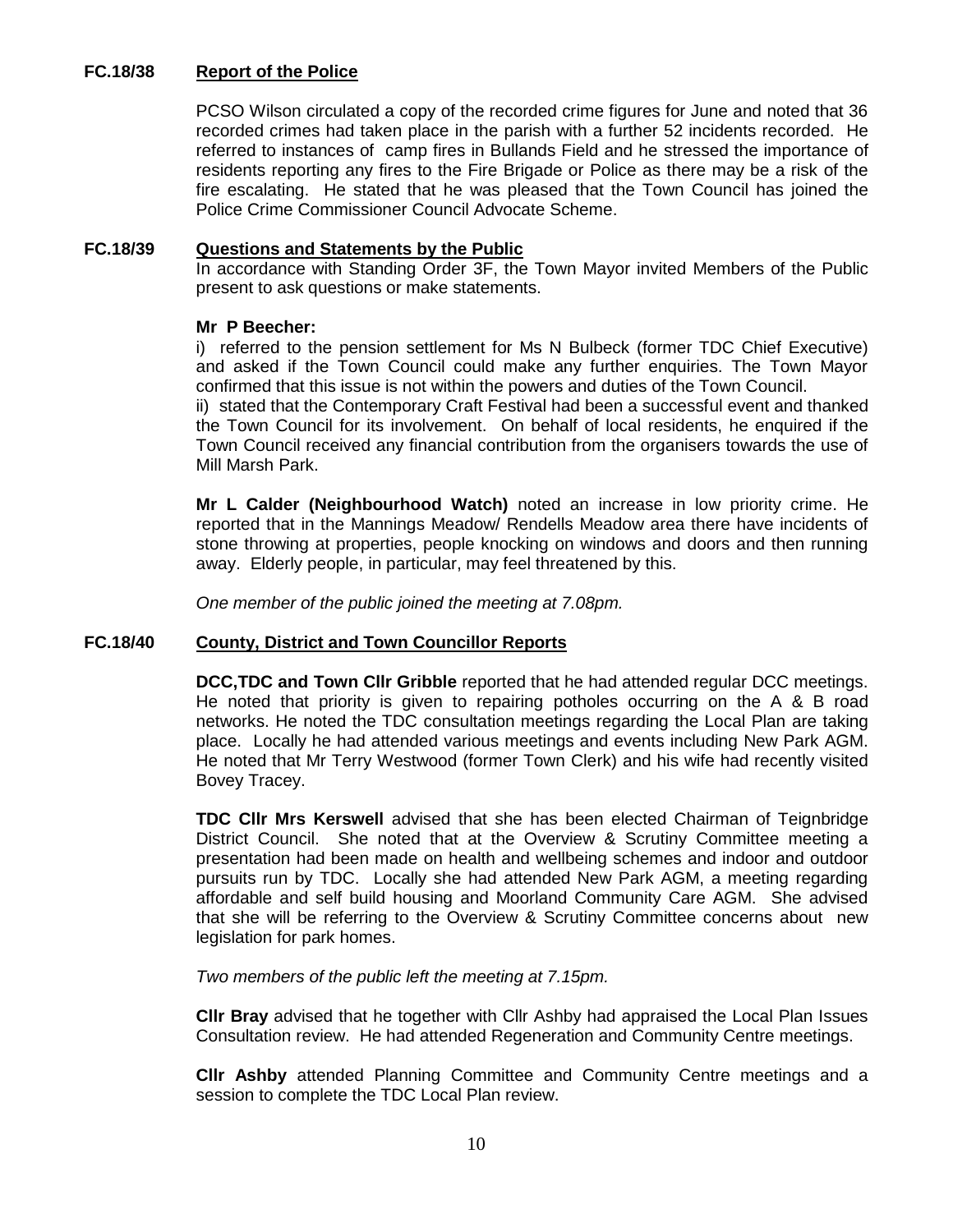**Cllr Allen** attended a Community Centre meeting and a Devon Highways meeting regarding the Newton Road cycle crossing. He attended, as an observer, a Regeneration Committee meeting where traffic flow discussions were interesting. He met, representing the RP & P Committee, with Ms Nicola Wilson regarding Plastic Free Bovey. He had also attended TDC Local Plan review issues consultation.

**Cllr Kelly** attended regular Town Council meetings, Neighbourhood Development Plan and Regeneration Committee meetings.

**Cllr Elphick** reported that Heathfield Community Centre and the Heritage Trust are progressing well. He had attended a meeting with Mr John Fewings (DCC Neighbourhood Highways Manager) regarding the cycle crossing in Newton Road.

**Cllr Ms Blair (Town Mayor)** attended regular meetings amd meetings in her capacity as Ex-officio.

The Town Mayor invited questions to County/District Councillors:

i) Cllr Elphick reported that remedial road work is required at the junction of Battle Road and Newton Road. DCC Cllr Gribble confirmed that all pothole work will be carried out in a priority order.

ii) Cllr Elphick referred an enquiry regarding the legislation of park homes to TDC Cllr Mrs Kerswell. TDC Cllr Mrs Kerswell confirmed that she will progress this at TDC Overview & Scrutiny Committee meeting.

### **FC.18/41 Reports of any outside bodies**

**Cllr Gribble (DALC Larger Councils)** advised that he had attended a recent meeting. The format and content of future DALC conferences was discussed.

**Cllr Gribble (Teignbridge Rural Aid Committee)** advised that he had recently undertaken site visits with TDC Cllr Amanda Ford. He noted that funding decisions will be made in July.

**Cllrs Evans & Leigh (TALC)** No report available as representatives absent.

**Cllrs Ashby & Elphick (Bovey Tracey Heritage Trust)** Cllr Ashby reported that the season is well underway. A visit to Kelly Mine will take place later in the month. He noted that 2019 will see  $60<sup>th</sup>$  anniversary of the Moretonhampstead passenger rail line. It is hoped to arrange a commemoration event in conjunction with Buckfast Steam Railway.

**Cllrs Ashby, Bray & Kerswell (Bovey Tracey Exhibition Foundation Trust)** No meetings have taken place.

**Cllr Allen (Bovey Tracey Information Centre Trust)** advised that he wiil attend his first meeting this week and will then decided if he will take up the role.

**Cllr Leigh (Police & Crime Commissioner Council Advocate Scheme)** No report available as Cllr Leigh absent.

### *The meeting returned to session*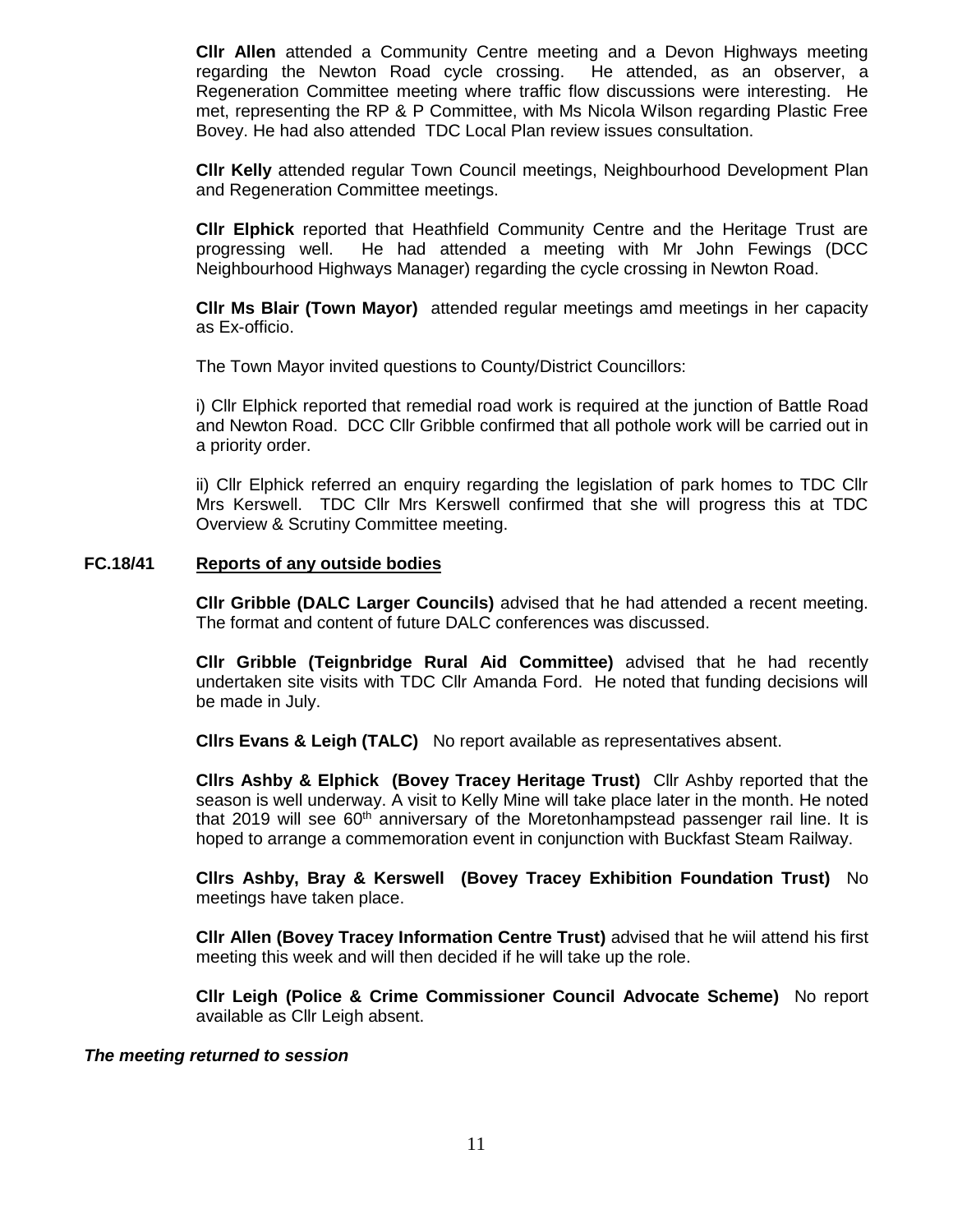# **FC.18/42 Election of Sub-Committees:**

Members considered the appointment of Members for 2018/19 to the following Sub-Committee (deferred from  $8<sup>th</sup>$  May 2018): Appeals Committee

It was noted that previously the Committee Chairmen together with the Town Mayor made up this group. Cllr Evans (Chair of Planning Committee) has agreed to be nominated in his absence.

# **Resolved:**

To appoint Cllrs Allen, Evans, Kelly, Leigh together Ms Blair (Ex-officio) to the Appeals Committee.

# **FC.18/43 Recreation, Parks & Property (RP&P) Committee:**

i) The minutes of the meeting held on 4.6.18 *(\*draft copy previously circulated)* were received and adopted.

Members considered the following Committee recommendations/deferred matters.

ii) Referred item (RP&P.18/32) for Full Council to consider a request for the creation of a mobile catering concession at Mill Marsh Park *(\*copy previously circulated).* Following discussion it was

# **Resolved**

To decline the request.

- iii) Members considered**:**
- a) Supporting the Bovey Tracey Plastic Free Community Project (RP&P.18/37).
- b) Commit to reducing the use of single-use plastic.
- c) To nominate Cllr Allen as representative on the Campaign.

### **Resolved**

- a) To support the Bovey Tracey Plastic Free Community Project.
- b) Commit to reducing the use of single-use plastic.

c) To appoint Cllr Allen as Town Council representative on the Campaign.

# **FC.18/44 Finance, Resources & General Purposes (FR&GP) Committee**:

i) The minutes of the meeting held on 18.6.18 (*\*draft copy previously circulated)* were received and adopted.

Members considered the following recommendations:

ii) To approve the payment and receipt transactions between  $1<sup>st</sup>$  April and  $10<sup>th</sup>$  June 2018 *(\*copy previously circulated).* (FR&GP.18/45)

### **Resolved:**

To approve the payment and receipt transactions between 1<sup>st</sup> April and 10<sup>th</sup> June 2018.

iii) To consider making an application to the Secretary of State for borrowing approval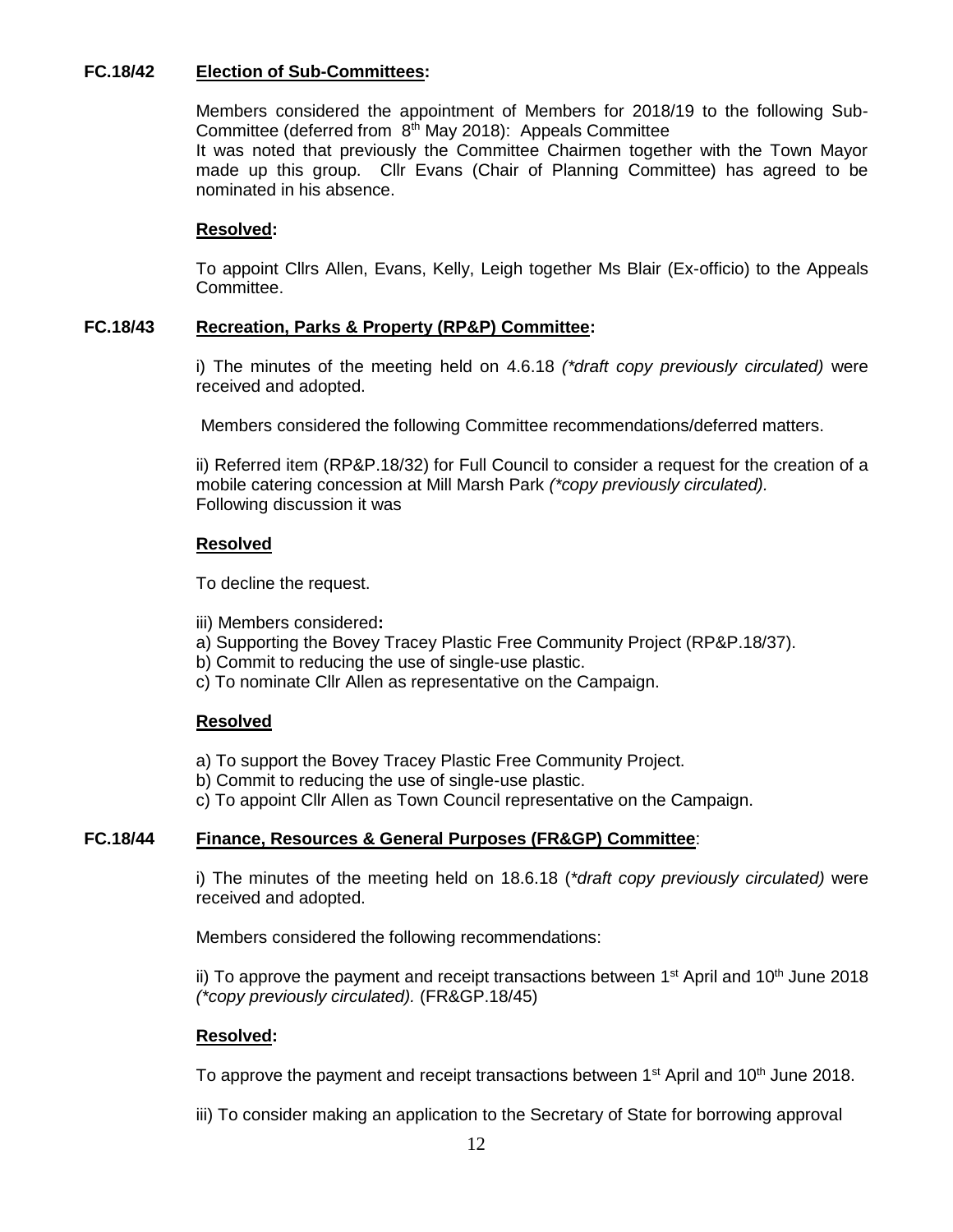*(\*report previously circulated)* for a Public Sector Work Loan to contribute towards capital costs for the Community Centre development . (FR&GP.18/50)

# **Resolved:**

To seek the approval of the Secretary of State for Housing, Communities & Local Government to apply for a PWLB loan of up to £500,000 up to 15 years for the construction of the Community Centre as set out in the report, noting that there is no intention to increase the precept further for the purpose of the loan repayments.

iv) To receive a referred item (FR&GP.18/52) for Full Council to consider a briefing paper from Cllr Evans *(\*copy previously circulated).*

# **Resolved:**

In the absence of Cllr Evans, this item was deferred for consideration at the next Full Council meeting.

# **FC.18/45 Planning Committee**:

The minutes of the meetings held on 21.5.18, 4.6.18 *(\*copies previously circulated)* & 18.6.18 *(\*draft copy previously circulated)* were received and adopted.

Members considered the following deferred matters.

ii) To receive a referred item (PL.18/57) for Full Council to consider a request to start a Community Land Trust *(\*copy previously circulated).* Following discussion it was

# **Resolved:**

To support in principle the formation of a Community Land Trust.

iii) To receive a referred item (PL.18/58) for Full Council to consider the draft response to the Settlement Boundary & Local Plan Review Issues Consultation *(\*copy previously circulated).*

Cllr Kelly thanked Cllrs Ashby and Bray for preparing the response. Cllr Ashby thanked the Town Clerk for his input.

Cllr Kelly read out the response.

### **Resolved:**

To accept the document as the Town Council's formal response to the Settlement Boundary & Local Plan Review Issues Consultation. It was noted that any further comments should be referred to the Town Clerk.

### **FC.18/46 The Town Mayor's Interests**:

A copy of the Town Mayor's engagements/announcements *(\*copy previously circulated)* was noted.

23<sup>rd</sup> May Twinning Meeting – Dolphin Hotel, Bovey Tracey 7<sup>th</sup> June Contemporary Craft Festival Preview – Mill Marsh Park, Bovey Tracey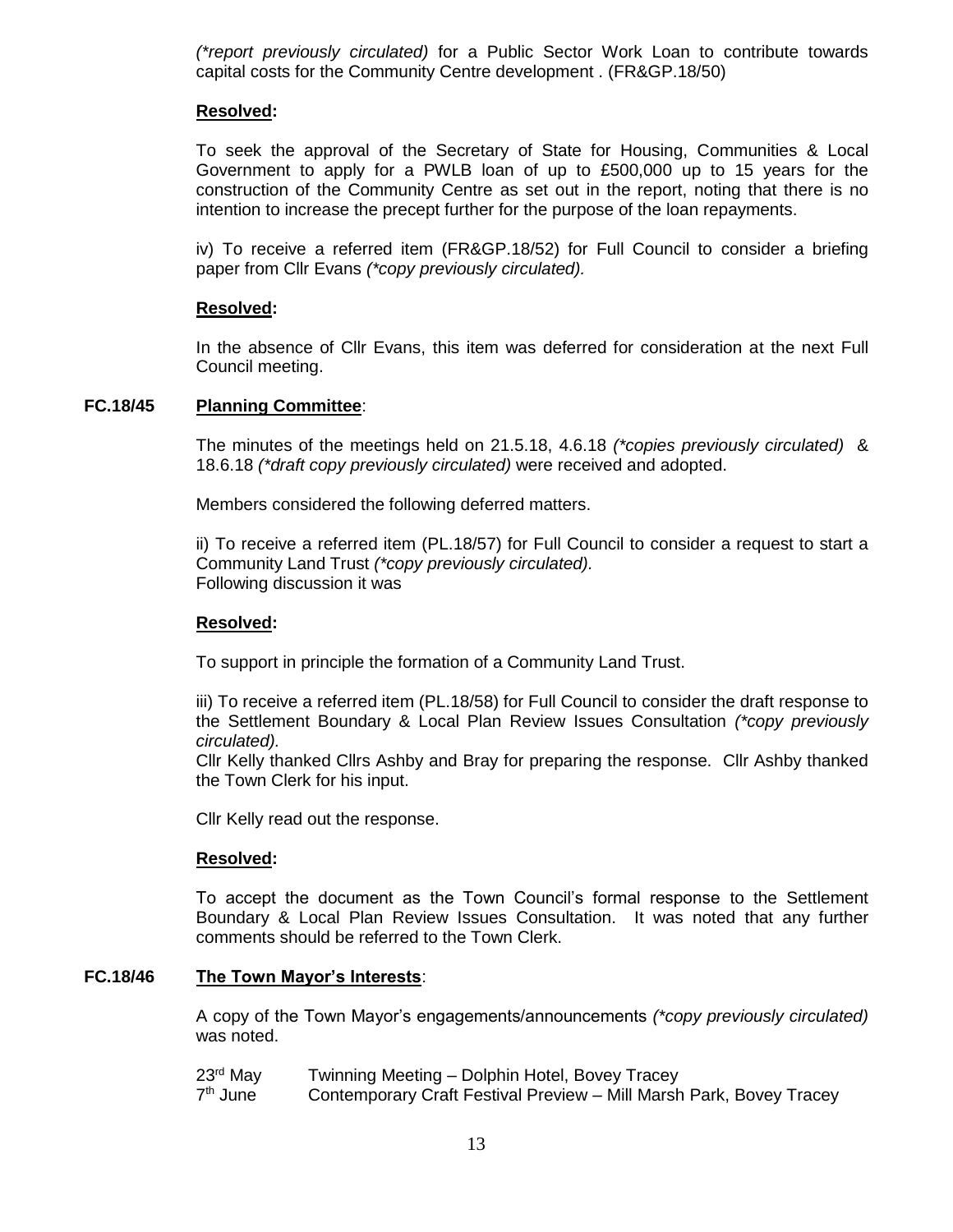- $25<sup>th</sup>$  June Raising of the Union Flag for Armed Forces Week Forde House, Newton Abbot 26<sup>th</sup> June Area Guide Launch – Edgemoor Hotel, Bovey Tracey
- 29<sup>th</sup> June Senior School Speech Day & Prize Giving Stover School, Newton Abbot

# **FC.18/47 Merchant Navy Day – 3 rd September 2018:**

Members considered participating in Merchant Navy Day on 3<sup>rd</sup> September 2018 by flying the Red Ensign flag on the Town Hall.

## **Resolved:**

To fly the Red Ensign flag on 3rd September 2018.

### **FC.18/48 Bovey Parish Neighbourhood Plan:**

Cllr Kelly provided a progress update at the meeting.

### **FC.18/49 Lloyds Bank – Branch Closure – Bovey Tracey:**

A copy of the Bank's response had previously been circulated. It was noted that due protocol has been followed. Following discussion it was reluctantly

#### **Resolved:**

As there appears to be nothing further the Town Council can do, to no longer progress the matter.

# **FC.18/50 Green Man Festival - 2019:**

Members considered: i) running the Festival again in 2019, and if so, ii) appointing a lead Councillor/event group to organise the event. Following discussion it was

### **Resolved:**

i) To run the Festival in 2019. ii) To appoint Cllr Kelly as lead Councillor to organise the event.

The meeting closed at 8.10pm.